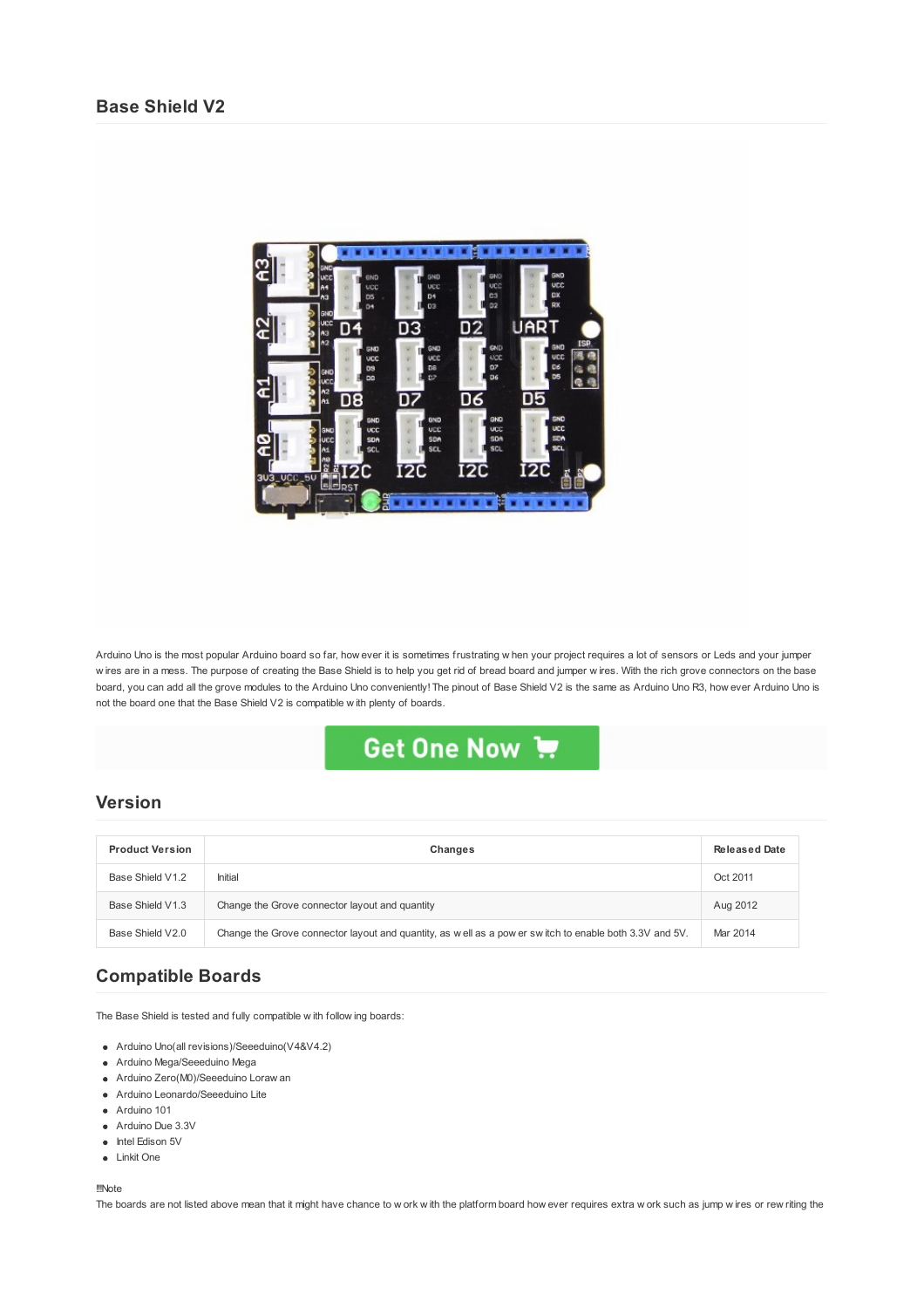code. If you are interested in digging more, w elcome to contact techsupport@seeed.cc.

## **Hardware Overview**



- **1-Analog Ports**: include 4 anlog ports, A0, A1, A2 and A3.
- **2-Digital Ports**: include 7 digital ports, D2, D3, D4, D5, D6, D7 and D8.
- **3-UART Port**: 1 UART port.
- **4-I2C Ports**: 4 I2C ports.
- **5-Power Switch**: w hen using Arduino UNO w ith Base Shield v2, please turn the sw itch to 5v position; While using Seeeduino Arch w ith Base Shield v2, please turn the sw itch to 3.3v.
- **6-Reset Buton**: reset the arduino board.
- **7-PWR LED:** The Green LED turns on w hen pow er on.
- **8-P1, P2:** please solder the pads, P1 and P2 if use Base Shield v2 w ith Seeeduino V3.
- **Dimension**: 2.1 \* 2.7 inch
- **Getting Started**

#### **Hardware**

• Step 1. Prepare the below stuffs:

| Seeeduino V4.2     | <b>Base Shield</b> | Grove - Buzzer     | Grove - Button     |
|--------------------|--------------------|--------------------|--------------------|
|                    |                    | BUZ1               |                    |
| <b>Get ONE Now</b> | <b>Get ONE Now</b> | <b>Get ONE Now</b> | <b>Get ONE Now</b> |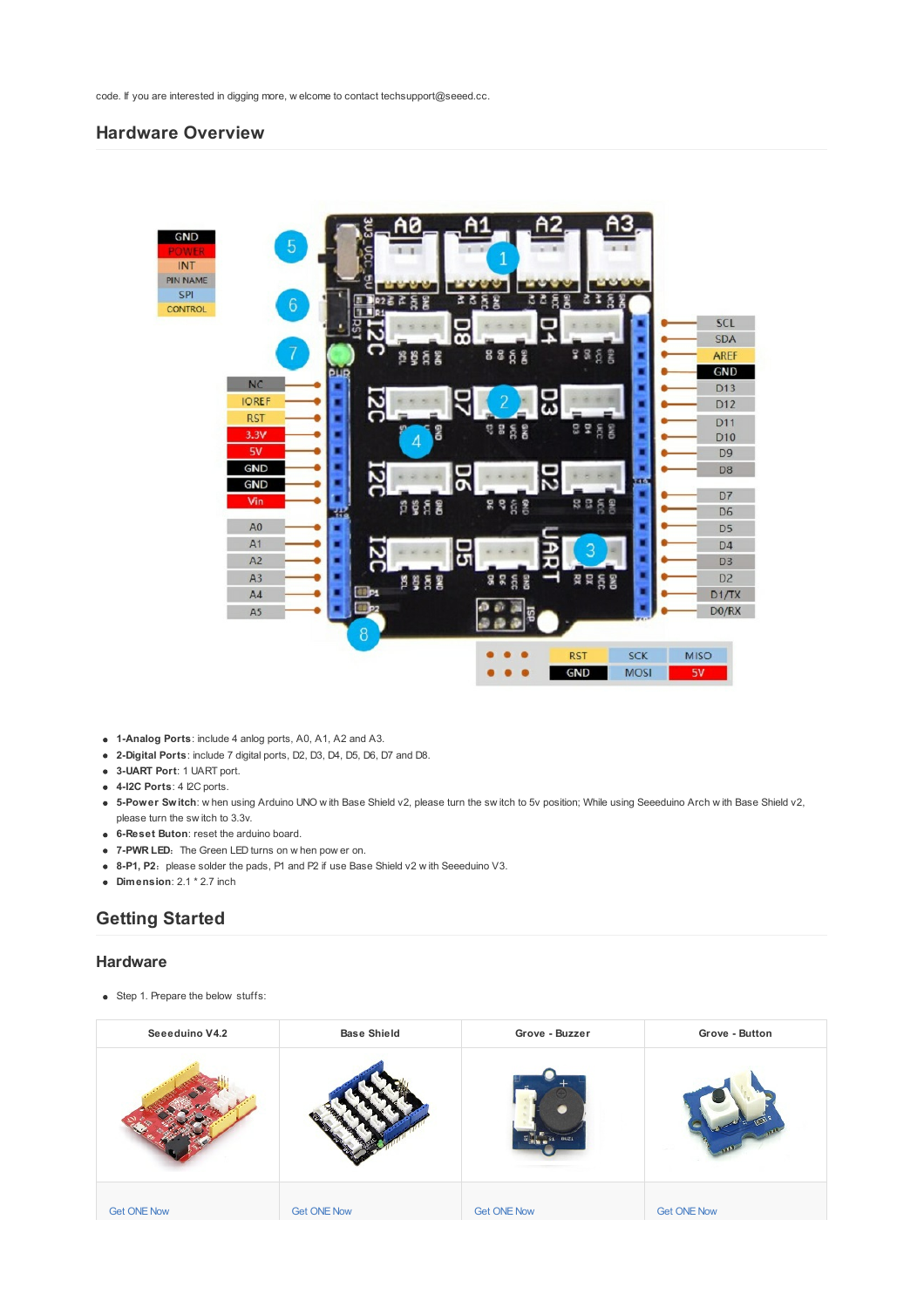- Step 2. Connect Grove Buzzer to port D3 of Base Shield.
- Step 3. Connect Grove Button to port D2 of Base Shield.
- Step 4. Plug Base Shield into Seeeduino.
- Step 5. Connect Seeeduino to PC through a USB cable.



#### **Software**

Step 1. Copy below code to Arduino IDEand upload to Seeeduino.

```
const int button = 2; // connect a button
const int buzzer = 3; // connect a buzzer
void setup()
{
       pinMode(button, INPUT); //set button as an INPUT device
pinMode(buzzer, OUTPUT); //set LED as an OUTPUT device
}
void loop()
\{int btn = digitalRead(button); //read the status of the button
digitalWrite(buzzer, btn);
      delay(10);
}
```
Step 2. Press the button and w e w ill hear the buzzer.

## **FAQ**

Please click [here](http://support.seeedstudio.com/knowledgebase/articles/1826443-base-shield-v2-sku-103030000) to see all Base Shield V2 FAQs.

### **Resources**

- **[PDF]** Dow [nload](https://github.com/SeeedDocument/Base_Shield_V2/raw/master/res/Base_Shield_V2_WiKi.pdf) Wiki PDF
- **[Eagle]** Base [Shiled](https://github.com/SeeedDocument/Base_Shield_V2/raw/master/res/Base%20Shield%20v2_SCH.zip) V2 SCH